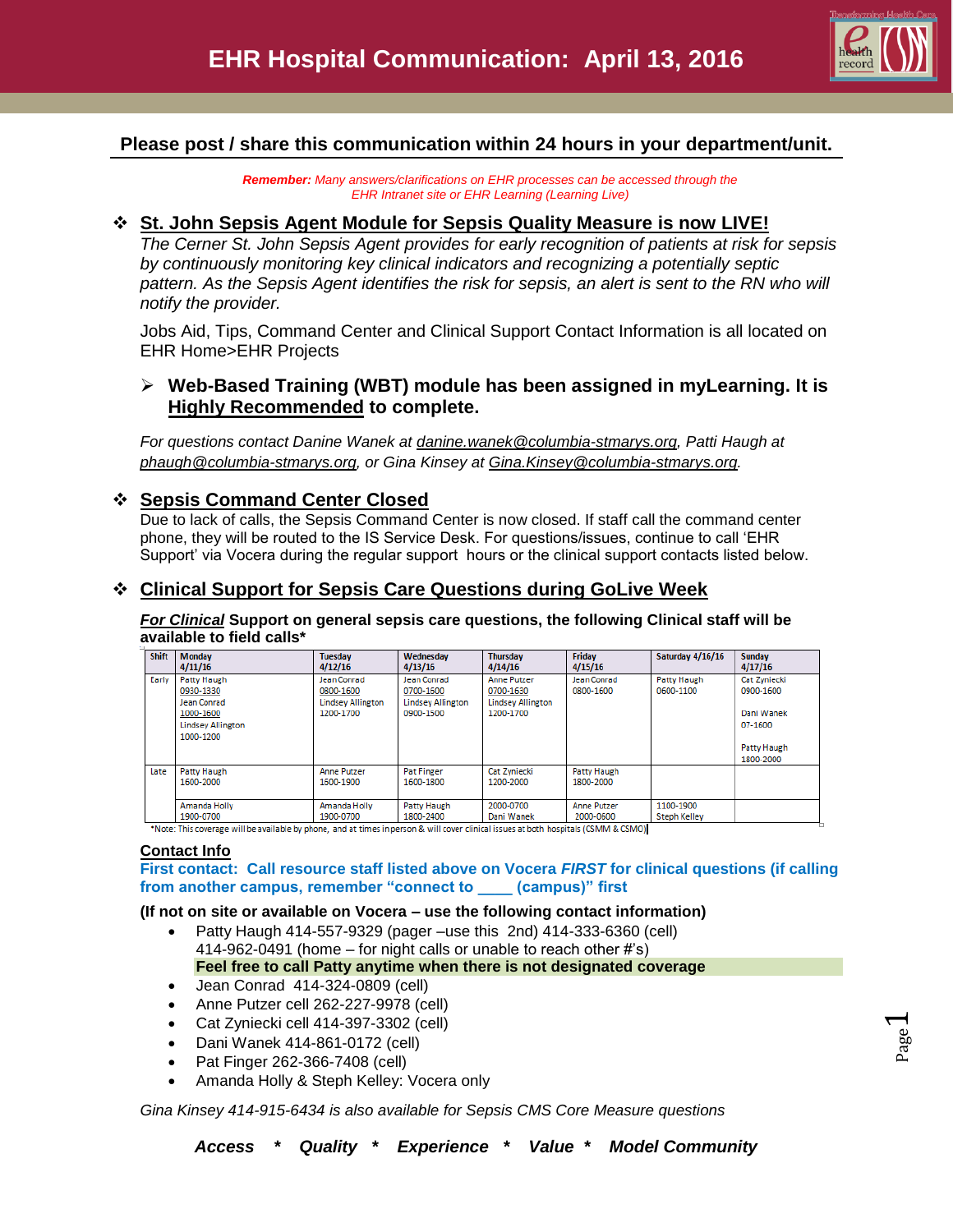

# **The Dofetilide (Tikosyn) PowerPlan** *(Available 4/13/16)*

- The Dofetilide (Tikosyn) powerplan utilized for the therapy initiation has been modified.
- The Risk Evaluation Mitigation Strategy (REMS) program has changed for Tikosyn. Providers and pharmacies are no longer required to be certified to prescribe and dispense Tikosyn.
- Therefore, Communication to Pharmacist orders pertaining to these previous requirements have been removed from the powerplan. However, prescribers are to continue to follow the labeled directions for initiation and dose selection of Tikosyn in order to minimize the risk of induced ventricular arrhythmias.

*For questions, contact Julie Kreckow, RN, Clinical Informatics, at jkreckow@columbia-stmarys.org.*

# **STEMI New LBBB PowerPlan** *(Available 4/18/16)*

- New title Heart Alert
- Removed reason for Heart Alert call

*For questions, contact Joy Levin*

### **Behavioral Medicine Order Folder** *(Available 4/18/16)*

- There will be a new folder in Documents titled "Behavioral Medicine Orders". It will be located in the existing Behavioral Medicine Documentation parent folder.
- Purpose will be to contain all the scanned- in Behavioral Medicine paper orders

*For questions, contact Julie Kreckow, RN, Clinical Informatics, at jkreckow@columbia-stmarys.org.*

### **'Consumes Oral Supplement at Home' added to Admission PowerForms** *(Effective week of 4/18/16)*

- **Consumes oral supplement at home** will be added to Nutritional Risk Factors section in Admission History Adult, Admission History Adult BH and Admission History Pediatrics PowerForms.
- If "yes" is checked, it will generate a task to the dietitian, just like the rest of the items in this section.

*For questions, contact Julie Kreckow, RN, Clinical Informatics, at [jkreckow@columbia-stmarys.org.](mailto:jkreckow@columbia-stmarys.org)*

### **Add Suprapubic to Lines, Tubes, Drains>Urinary Catheter>Type in I View**  *(Effective 4/18/16)*

For ease of documentation and data extraction, **Suprapubic** will be added to the list under Urinary Catheter>Type in I View. It will also continue to be located under Genitourinary>Urinary Elimination.

| <b>1 Urinary Catheter</b>          |                         |  |  |  |  |
|------------------------------------|-------------------------|--|--|--|--|
| Indications                        |                         |  |  |  |  |
| Activity Type                      |                         |  |  |  |  |
| O Insertion Site                   |                         |  |  |  |  |
| Type                               | ×<br>Type               |  |  |  |  |
| Urinary Catheter Secured           | 3 way irrigation        |  |  |  |  |
| Drainage System                    | Condom Catheter         |  |  |  |  |
| Urinary Catheter Comment           | Coude                   |  |  |  |  |
| Urine Catheter                     | Indwelling/Continuous   |  |  |  |  |
| Continuation Order in Chart        | Robinson                |  |  |  |  |
| <b>Continuation Order Comments</b> | Straight/Intermittent   |  |  |  |  |
|                                    | Suprapubic<br>Children. |  |  |  |  |
|                                    |                         |  |  |  |  |

*For questions, contact Sue Bode, RN, Clinical Informatics, at sbode@columbia-stmarys.org.*

### **Update Fenton Growth Chart** *(Effective 4/18/16)*

The current Fenton Growth Chart in EHR will be replaced with an updated version, which includes height, weight, head circumference, and flex to patient gender identified in the banner bar.

*For questions, contact Sue Bode, RN, Clinical Informatics, at sbode@columbia-stmarys.org.*

 $\boldsymbol{\sim}$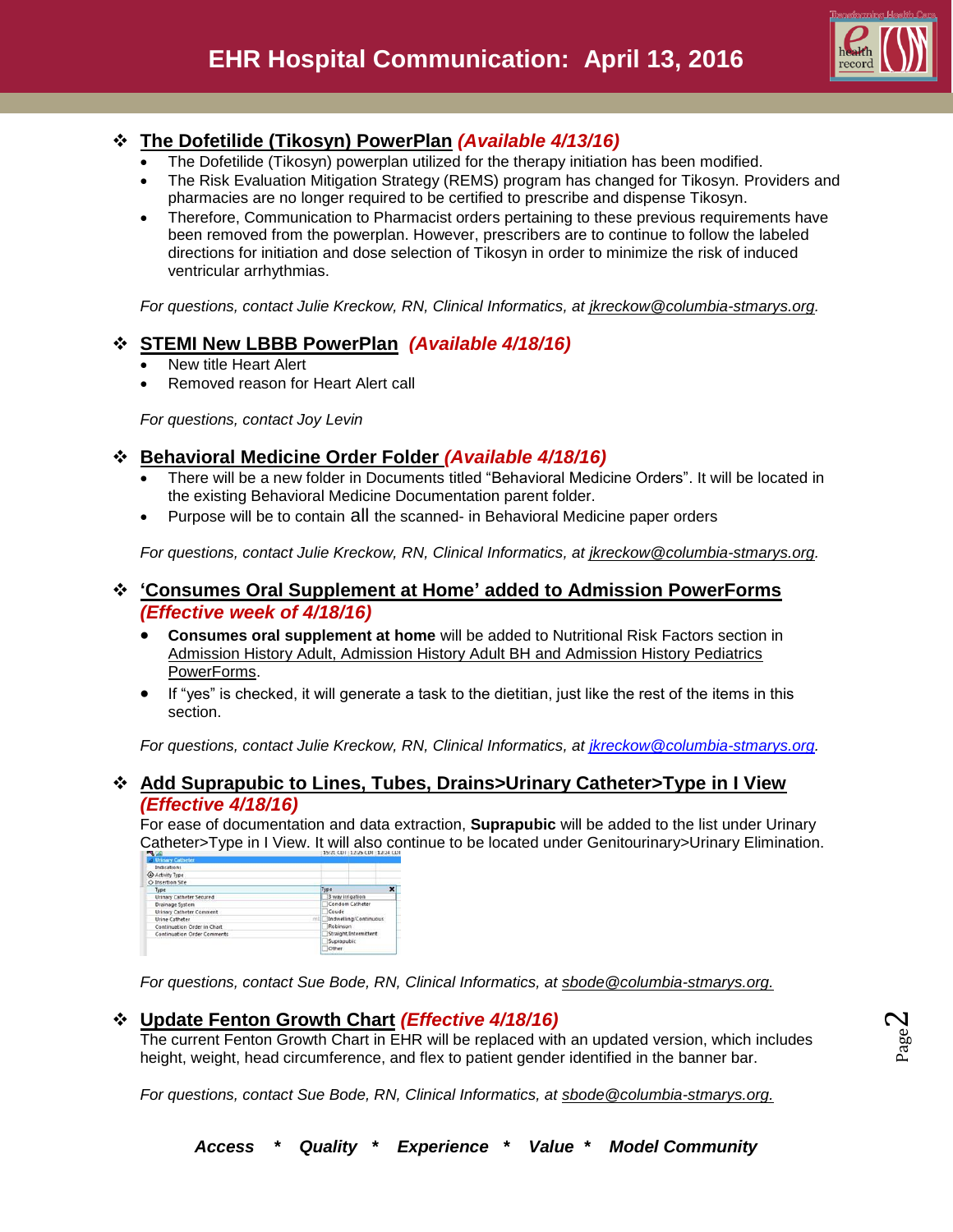

## **Preop Skin Prep Changes on Perioprocedure Checklist** *(Effective 4/18/16)*

Changes were made to the preoperative bathing/wipe protocol. In order for documentation to be standardized for all departments doing the bathing/wipes and reflect the protocol changes, the current Periprocedure Checklist will be updated as follows:

- Delete from Periprocedure Checklist:
	- o Chlorhexidine Skin Prep Wipes
	- o Chlorhexidine Hibiclens shower x2
	- o Chlorhexidine shower (Total Joints/Spines) x 4
	- o Hibiclens scrub x1 to surgical prep site
	- o Hibiclens scrub x2 to surgical prep site
	- o Scrub bilateral chest with Hibiclens

#### **Add** to Periprocedure Checklist:

- $\overline{\circ}$  Chlorhexidine 4% shower/bath (mark # times in Comments)
- $\circ$  Chlorhexidine 2% skin prep wipes bath (mark # times in Comments)
- $\circ$  Chlorhexidine 2% skin prep wipes (site specific) (mark # times and site in Comments)

|                                                                                      | Yes | No | N/A | Comment |
|--------------------------------------------------------------------------------------|-----|----|-----|---------|
| <b>Dro Proportivo Tool Possible Positioned</b>                                       |     |    |     |         |
| Chlorhexidine 4% shower/bath (mark # times in Comments)                              |     |    |     |         |
| Chlorhexidine 2% skin prep wipes bath (mark # times in Comments)                     |     |    |     |         |
| Chlorhexidine 2% skin prep wipes (site specific) (mark # times and site in Comments) |     |    |     |         |
| <b>Leolon Melo Leieni</b>                                                            |     |    |     |         |
| Colon Prep - Additional                                                              |     |    |     |         |
| Colon Prep - Fleets                                                                  |     |    |     |         |
| Colon Prep - Oral                                                                    |     |    |     |         |
| <b>Hair Clipped</b>                                                                  |     |    |     |         |
| Pre-Existing Pacemaker/AICD Verified                                                 |     |    |     |         |
| Pacemaker Clinic Notified                                                            |     |    |     |         |
| 02 Sat Pre Procedure/Resting*                                                        |     |    |     |         |
| 02 Sat after Ambulation*                                                             |     |    |     |         |
| <b>Pre-Existing Implants Verified</b>                                                |     |    |     |         |
| <b>Preop Medications Given</b>                                                       |     |    |     |         |
| Old records sent with patient                                                        |     |    |     |         |
| <b>Antibiotics Sent</b>                                                              |     |    |     |         |
| Supplies required, ready in procedure room                                           |     |    |     |         |
| Equipment required, ready in procedure room                                          |     |    |     |         |
| Blood Products required, ready in procedure room                                     |     |    |     |         |
| Implants required, ready in procedure room                                           |     |    |     |         |
| Other                                                                                |     |    |     |         |

*For questions, contact Sue Bode, RN, Clinical Informatics, at [sbode@columbia-stmarys.org](mailto:sbode@columbia-stmarys.org) or Cheri Bell, RN, Infection Prevention.*

# **Ascension Health Pain Project** *(Effective April 25, 2016)*

Ascension Health (AH) is sponsoring an initiative to standardize the pain assessment tools used across all ministries. AH pain management specialists have recommended 12 standardized pain assessment scales for specific patient populations.

#### *What does this mean for you and how does this impact EHR?*

- 1) You will notice a new design for both ED and inpatient workflows based on patient's ability to self report pain
- 2) The Pain Assessment Tools available will be based on patient age, patient gender, and patient population
	- Example: OB specific pain tools will only be in OB IView bands
	- Example: pediatric patient will not see adult pain tools
	- Example: male patients will not see OB specific pain tools
- 3) AH has developed individual and course e-learning modules to educate clinicians on how to use the selected tools, interpret the scoring, and select the correct tool that is appropriate for that patient population. Course or individual modules have been assigned to clinicians based on their patient population. The assigned modules are considered as required for clinicians who assess patient's pain in any care setting.
- 4) EHR specific My Learning module will be assigned to explain EHR documentation changes based on patient population served. This module will provide an overview of the EHR changes and contain links to printable job aids.
- 5) Links to EHR Pain Project job aids can be found on the CSM Intranet > EHR Home > EHR Projects page or by clicking [here.](http://csmintranet.columbia-stmarys.org/ehr/projects.html)

ო